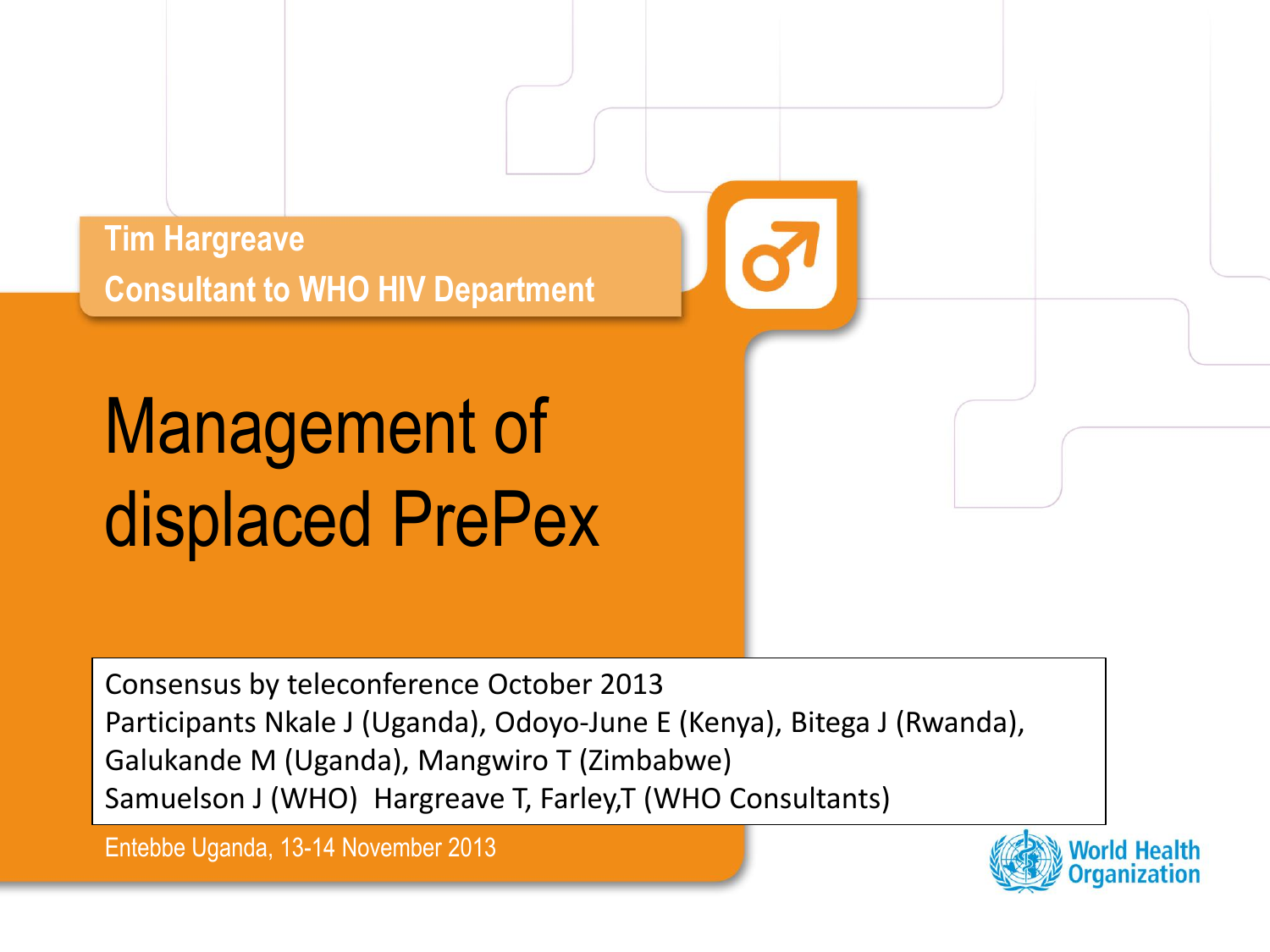## **Scenario I: PrePex displacement with no adverse clinical signs**

- Clinical description
	- Any swelling is minimal and distal to placement
	- Marking line is usually visible
	- Usually within 4-6 hrs. of placement
- **Management** 
	- Repositioning or replacement is possible
	- If device displaced due to client interference then it is advised not to replace but instead to proceed to surgical MC
	- Surgical MC preferably by dorsal slit or sleeve by appropriately trained competent provider

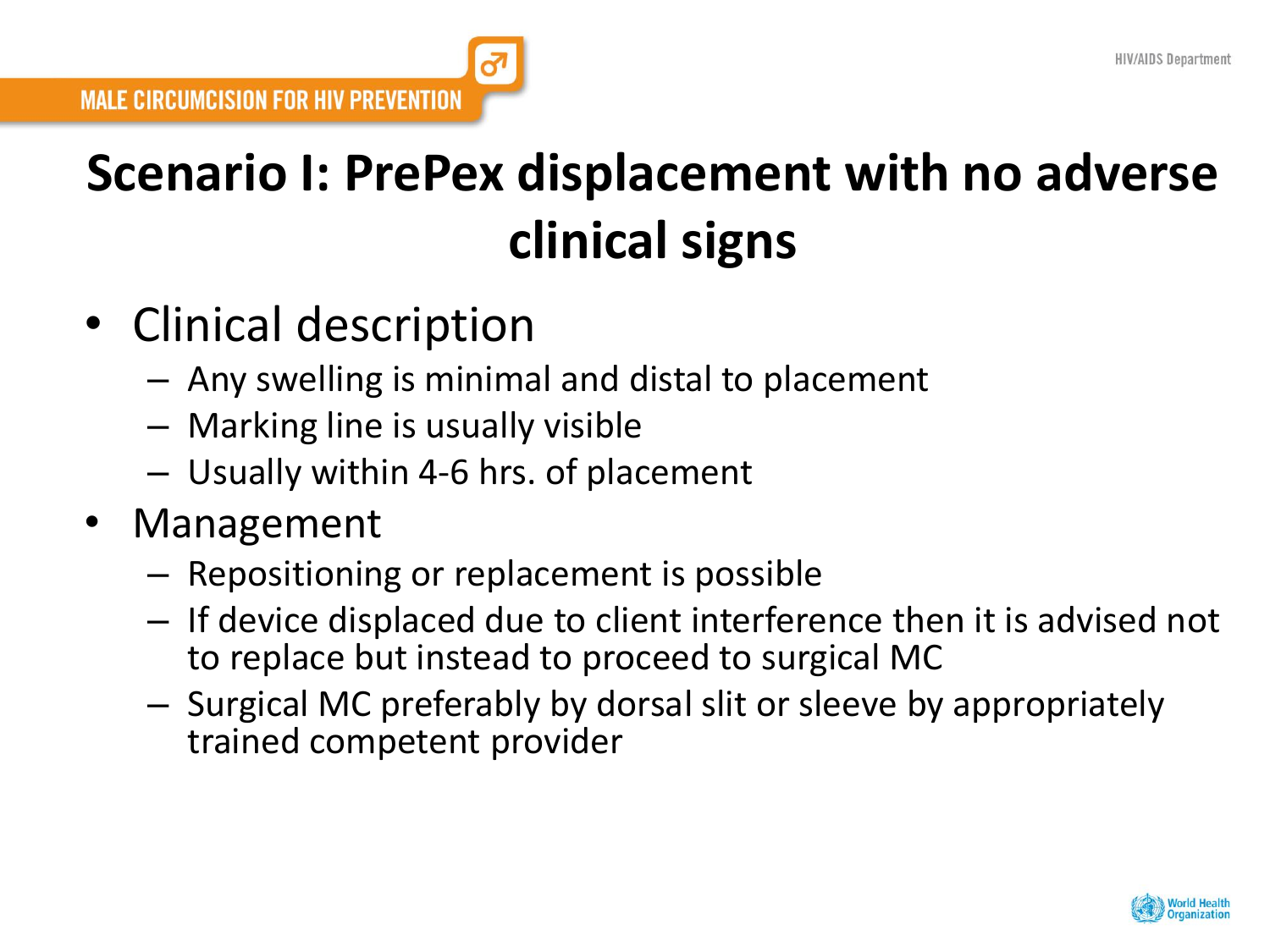## **Scenario 2: PrePex displacement with Oedema**

### • Clinical description

- Oedema which may be very pronounced and may be proximal to line of placement. There may be blistering, ulceration or necrosis.
- Marking line may be distorted or not visible but when present helps define the plane of surgical resection.
- This clinical picture is seen after 4-6 hrs. of placement and before 3-4 days

#### **Management**

- Surgical MC by Dorsal Slit or Sleeve by a trained competent provider. The provider requires the skill to deal with distorted anatomy
- Local anaesthesia is normally needed but in some cases may not be needed.
- Forceps guided method is contraindicated.
- Clinical judgement must prevail regarding management including referral to a more qualified or experienced provider.